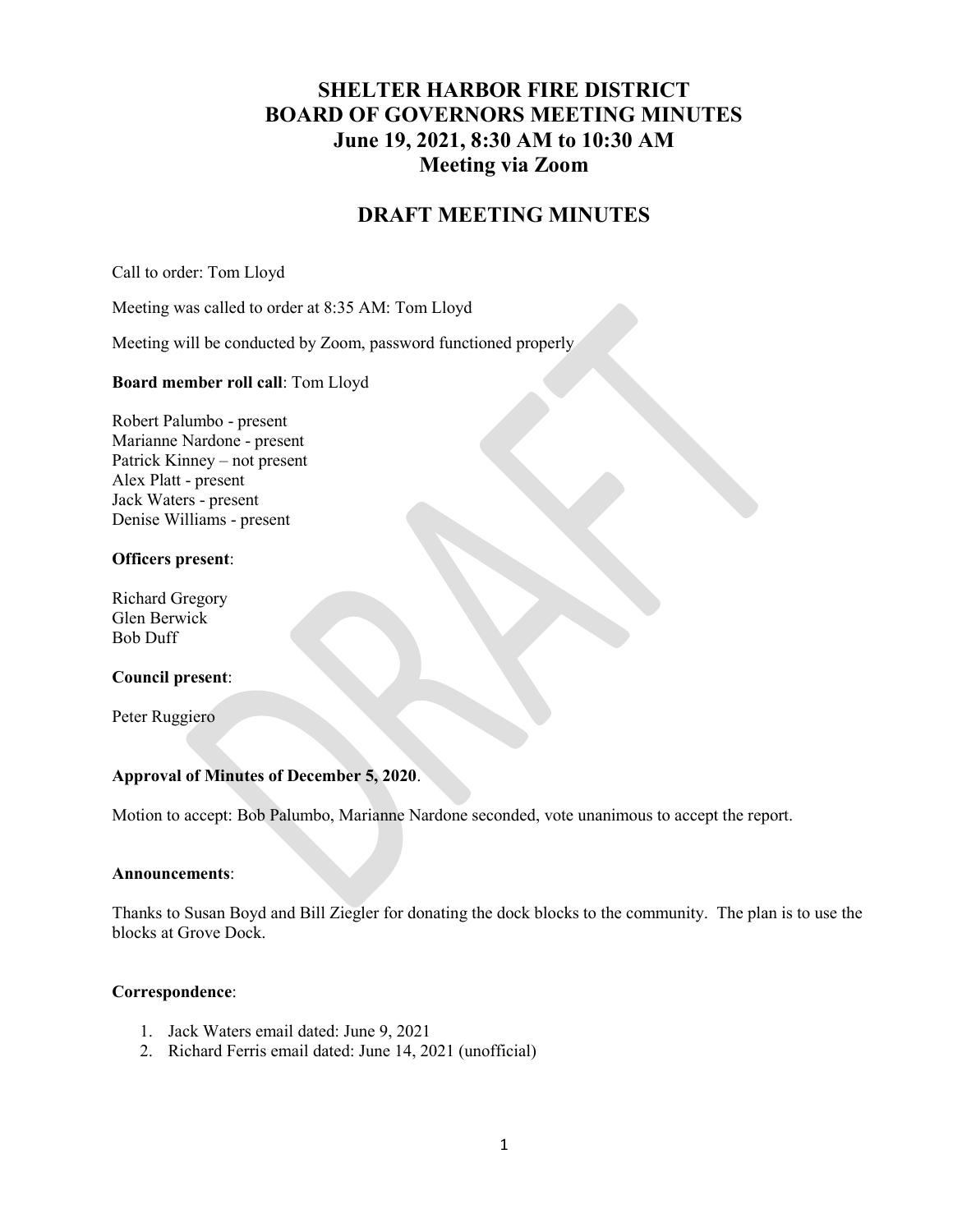### Treasurer's Report:

- 1. Glen Berwick stated there is cash that he would like to reallocate to other line items of the budget.
- 2. A motion was made to reallocate the funds to other budget line items.

Motion to accept the report: Bob Palumbo, Alex Platt seconded, vote unanimous to accept the report.

Motion to reallocate funds per request: Marianne Nardone, Alex Platt seconded, Denise Williams asked if the budget numbers were properly covered, Glen answered yes, vote unanimous to reallocate funds per request.

### Tax Collector's Report:

1. Richard Gregory stated that out of \$244,000 +/- tax payments \$1,148 has not been collected.

Motion to accept: Marianne Nardone, Bob Palumbo seconded, vote unanimous to accept the report.

Tom Lloyd reminded the Beach Agent that beach passes are not to be issued unless taxes have been paid.

#### Agent and Committee Chair Reports:

1. Jack Waters requested that the Ad Hoc Committee Report be added to the list of reports. Tom Lloyd indicated that the BOG has no authority to accept or reject the Ad Hoc Committee Report. Denise Williams echoed Tom Lloyd's statement. Jack Waters indicated that it is acceptable to review the report at a July meeting. Tom Lloyd indicated that it will be placed on a July meeting agenda.

#### Beach:

- 1. The Beach is open effective June 19.
- 2. The porta-potties have been delivered to the Beach.
- 3. The new lifeguard stand has been delivered and installed.
- 4. Viv Duff asked all neighbors to keep their children off the lifeguard stand. It is dangerous for children to play on the stand.
- 5. Jack Waters made a statement that his granddaughter Emily is a lifeguard this year.
- 6. Vivian Duff thanked Rick Wiatrowski and Lauri Sweeney for their work on the beach setup.
- 7. Tom Lloyd stated that Aaron Perkins is pleased with the lifeguard crew that have been hired for this year.
- 8. Viv Duff stated that there are about 12 sets of passes that have not been picked up.

#### Beanpot: no report

Bylaws: no report

#### Community Events:

1. Marianne Nardone stated that arrangements have been made to use St Clare church for the annual meeting if allowed by the state. In any event the annual meeting will be held in person at St Clare or via Zoom in accordance with state requirements.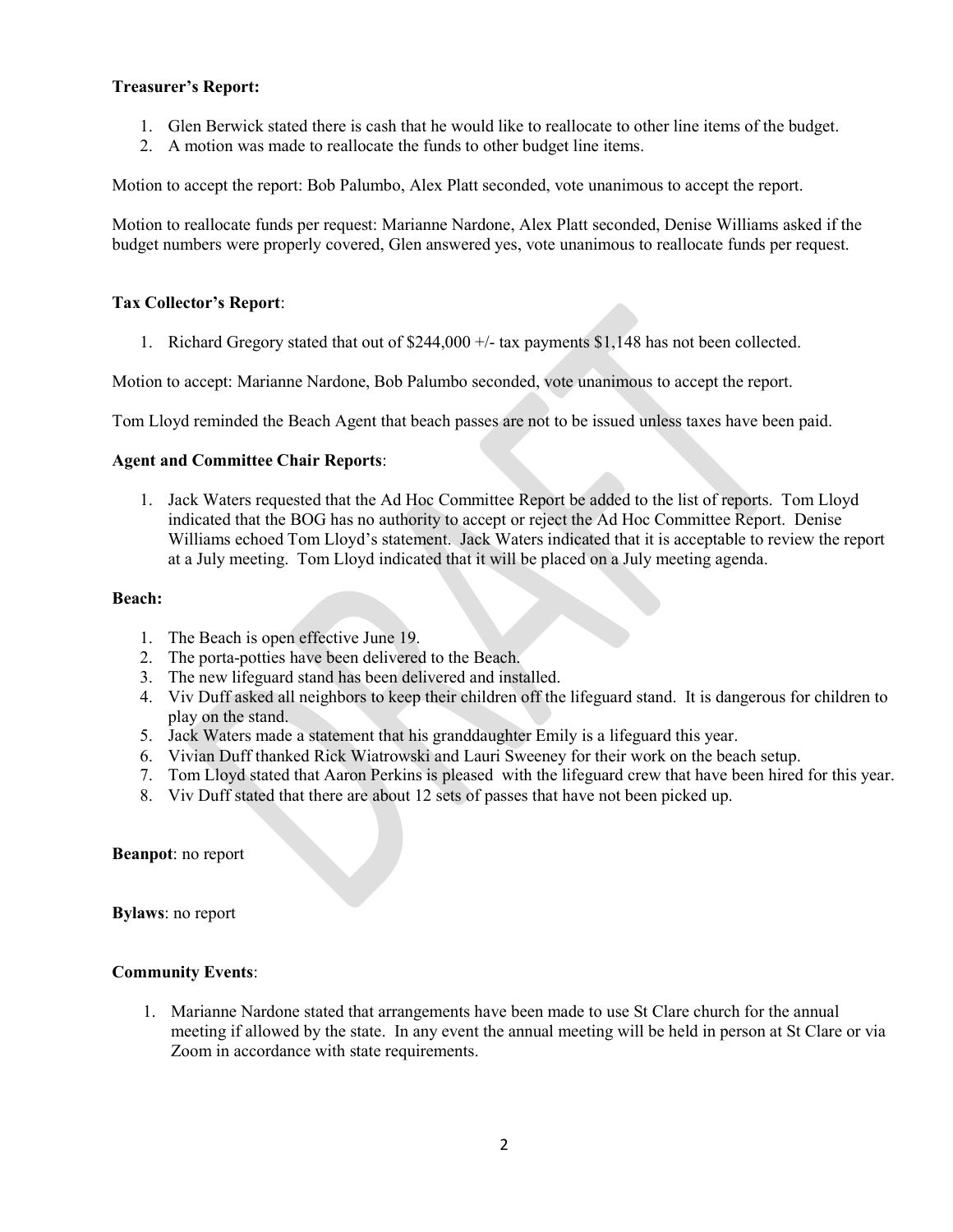#### Database: no report

### Directory: no report

1. Liz Miller's directory report was emailed to the Clerk and erroneously left off the agenda.

### Finance:

- 1. Bob Palumbo stated that the budget for next year will increase to reflect the beach bus cost and the portapotties.
- 2. Reserves for capital fund and pond restoration have been adjusted downward.
- 3. The legal fund has been increased by \$5,000 and \$2,500 has been undesignated.
- 4. Bob Palumbo indicated the mil rate does not increase. The increase in assessments will cover the proposed budget .
- 5. Denise Williams asked about the dollars budgeted to Weekapaug for the beach: \$10,200 is included in the budget.
- 6. Bob Palumbo thanked the Finance Committee for all the hard work to develop the Budget.

Motion to accept: Denise Williams, Alex Platt seconded, vote unanimous to accept the report.

## Harbor Master: no report

#### Small Boat Racks:

1. Rick Wiatrowski stated that repairs and improvements have been made to the racks.

#### Public Access Defibrillator:

- 1. Dr Leadbetter requested \$500 +/- for repair/replacement of existing unit battery packs. Tom Lloyd said there is a line item for the AEDs. Glen Berwick indicated there are sufficient funds to cover the expense. Peter Ruggiero indicated that a motion was not required for this item.
- 2. Tom Lloyd asked if there are lessons for use of the AEDs. Dr Leadbetter will speak with Aaron concerning lessons.

#### Roads:

1. Jack Waters stated that brush pickup is scheduled for June 21. Steve Sweeney has volunteered to take care of the pothole patching. Glen requested that contracting for the pothole repair be completed prior to June 30<sup>th</sup>. The contractor providing the pothole repair services is ill. Jack will speak with him to obtain the repair estimate. No major road repairs are required at this time.

#### Safety and Security: no report

Tennis: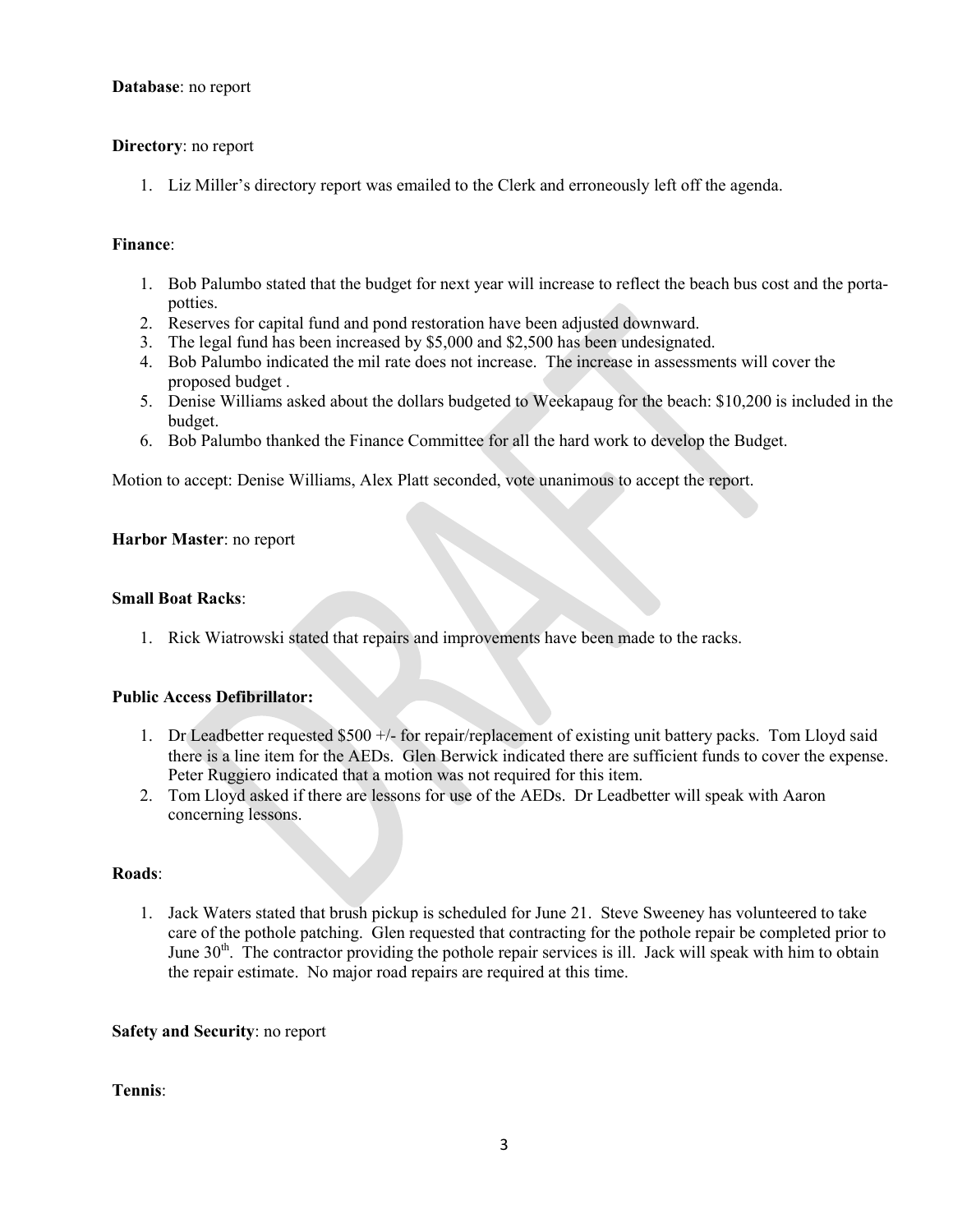- 1. The report was read.
- 2. Tom Lloyd spoke with Michael at the Inn regarding parking.

### Website:

1. Susan Carter Morgan has offered her services to assist in managing the website. Bob Duff looks forward to working with Susan.

## Old Business:

- 1. Water Line installation:
	- a. Tom Lloyd stated that Glenn Dixon still intends to move ahead with the project. At earliest move ahead next fall.

## 2. Shelter Harbor Inn agreement:

a. Tom Lloyd & Dr Flanagan will meet to discuss.

## 3. Street lights in Shelter Harbor:

- a. Richard Gregory continues his work on his street lighting issue.
- b. The plan is to temporarily remove lighting from Rosini Road and retain the lighting at the corners.
- c. There will not be any cost associated with the test.
- d. Town Manager Rooney is willing to assist in the need to solve the issue. The town will need indemnification. The initial response from our insurance carrier is that there will not be a problem with the indemnification. Patrick Kinney was not present to provide comment.
- e. Richard Gregory has two motions
	- i. Accept the report of 4/29/2021 to request own to turn off the street lights at Handel and Wagner. Permit Shelter Harbor to talk with Prism, the Westerly lighting consultant.
	- ii. The BOG to ask the town of Westerly for a remedy.
- f. Tom Lloyd elected to move the issue to the annual meeting for discussion and a vote.

## 4. Public Access Defibrillator

a. Allen Leadbetter stated that there are three AEDs located within the community. Weather enclosures have been installed.

# 5. Speed bumps for Wagner Road,

- a. Tom Lloyd met with the town manager. The town is concerned about keeping the road from developing potholes due to freezing.
- b. Alex Platt indicated concern about bicycle safety with the speed bumps.
- c. Glen Berwick expressed a concern that all intersections on Wagner Road should have legal stop signs.
- d. Alex Platt indicated that he would like to see additional speed limit signs and would like to see stop signs changed to reflective for nighttime visibility.
- e. Glen Berwick suggested a main sign stating road regulations.
- f. Tom Lloyd and Alex Platt will meet with the town and police concerning:
	- i. Stop signs
	- ii. Police patrols with radar
	- iii. Speed bumps
- g. Tom Lloyd will also review the situation with Councilman Brian McCuin.

#### New Business:

# 1. SHFD Fire Protection Contract:

a. Tom Lloyd requested the authority to execute the contract extension with Dunn's Corner Fire Dept.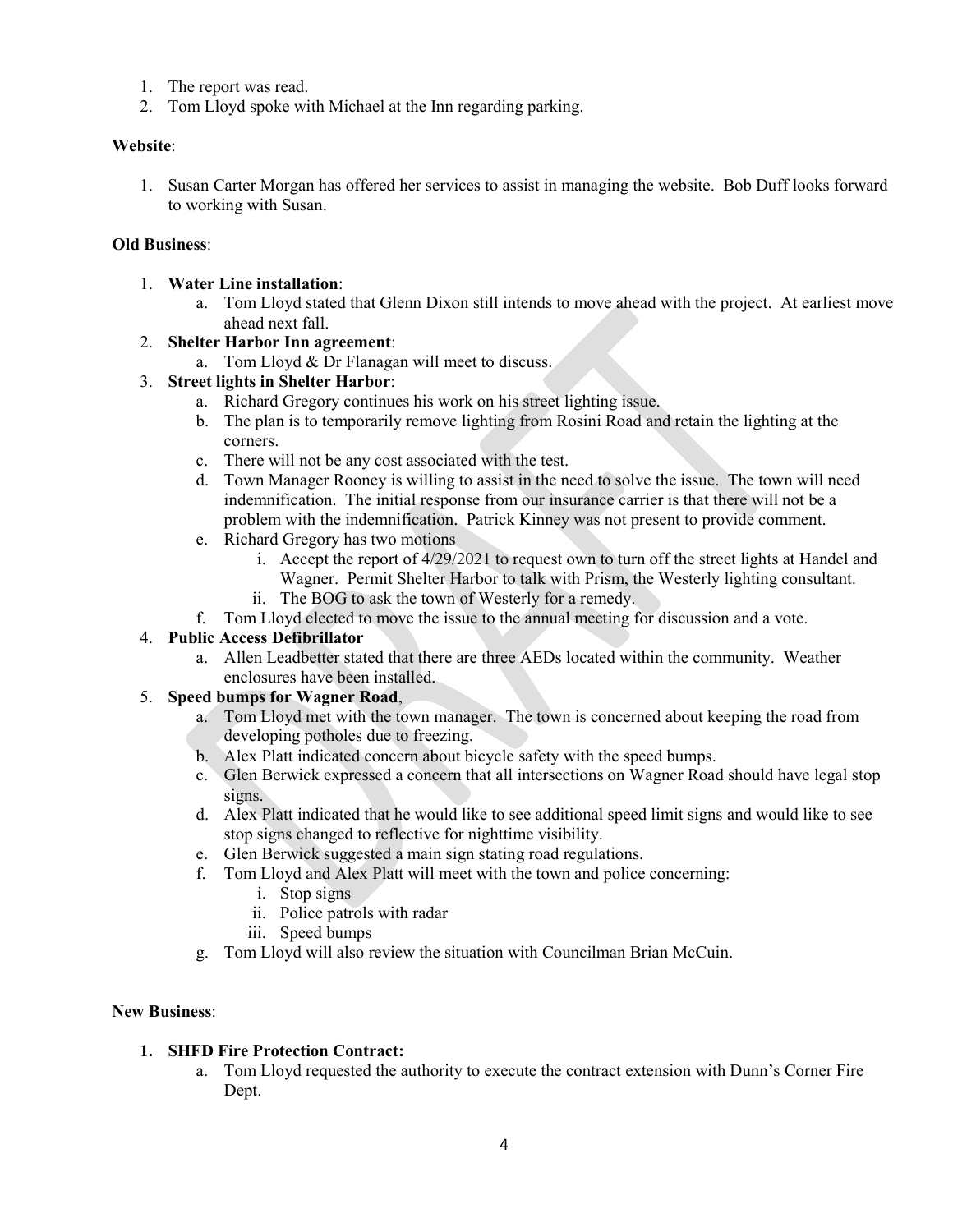Motion to grant authority: Alex Platt, Bob Palumbo seconded, vote unanimous to grant permission.

- b. An address is required for the contract.
- c. The address to be used is 2944 PO Box, Westerly, RI 02891
- d. Tom Lloyd will ask Dunn's Corners to prepare the documents.

### 2. Security Cameras

a. Tom Lloyd referred the issue to the annual meeting at which time Patrick Kinney can comment, discussions can be held and comments made.

## 3. Hire Outside Counsel for Opinion on Voting Practices:

- a. Tom Lloyd stated that neighbors have asked about outside counsel to review and provide opinion on the voting practices in Shelter Harbor.
- b. The engagement would not be meant to undermine the fruitful work of the SHFD Ad Hoc Voting Committee.
- c. Tom Lloyd indicated that the SHFD voting practice changes, if any, should be presented, reviewed, discussed and voted on before the full community at the annual meeting.
- d. Denise Williams requested that the case for outside counsel be placed on the agenda for the July meeting.
- e. Tom Lloyd proposed that the outside counsel would study the SHFD Bylaws and Charter with regard to voting practices.
- f. Tom Lloyd stated that the counsel will present, without alteration, the results of their findings. Tom Lloyd would like to make sure the neighbors feel comfortable about voting in the community elections and that the voting practices followed are legal.
- g. Tom Lloyd said that the small group of people have placed the BOG in a problematic position regarding voting.
- h. Tom Lloyd asked for a motion to have the Moderator and Vice Moderator to interview attorneys to investigate the voting has been legal for the past and present.
- i. The written opinion of counsel and presentation would be provided at the annual meeting.
- j. Bob Palumbo expressed, not considering the past, but looking to the future is the Ad Hoc Committee proposal legal? There is a need for a solid legal footing.
- k. Tom Lloyd reiterated that there is no need for the special counsel except for the small group's interference and allegations.
- l. Peter Ruggiero stated that SHFD is voting correctly.
- m. Tom Lloyd expressed that so many emails from the small group expressing pressure on the process that the report must be presented to the community for discussion and a vote at the annual meeting.
- n. Bob Palumbo noted that there were approximately 40 people of the Zoom meeting and there must be better representation of the total community to judge the Ad Hoc Committee report.
- o. Glen Berwick said that any information provided to the community is positive.
- p. Tom Lloyd called for a motion to approve engaging outside counsel to review the Shelter Harbor Community voting process past and present is legal.

Motion to grant authority: Marianne Nardone, Jack Waters seconded, vote unanimous to engage outside counsel to study and provide an opinion as to the legality of the Shelter Harbor voting process past and present.

Denise Williams later rescinded her yea vote and replaced it with an abstention.

# 4. Planning for SHFD Annual Meeting

- a. Key Dates:
	- i. The Clerk read the SHFD 2021 Annual Meeting Calendar & Schedule of Target Dates.
- b. Review Proposed Budget:
	- i. The proposed SHFD budget was reviewed.